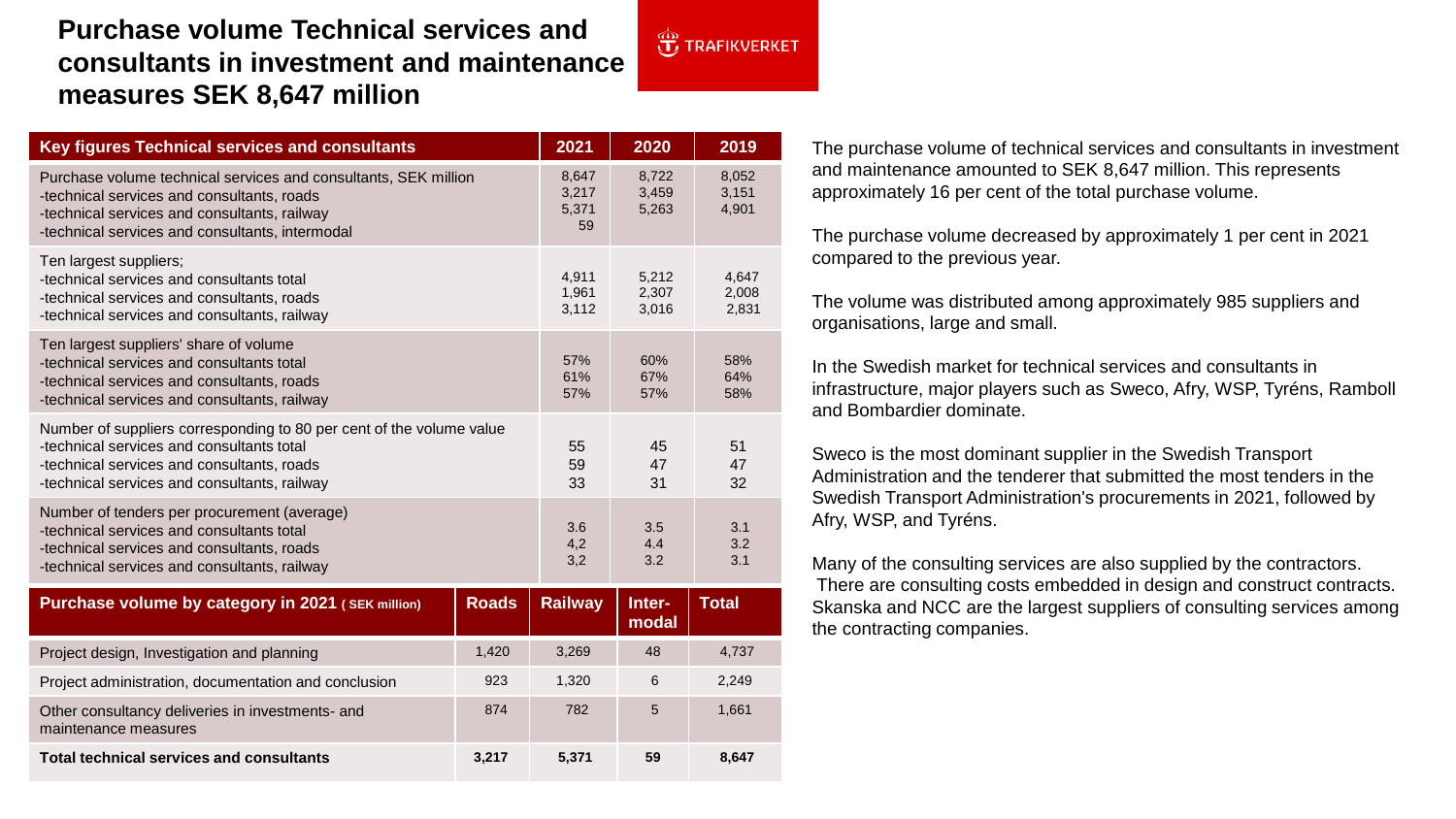## **JE TRAFIKVERKET**

Källa: Agresso 201901-202112

## **Technical services and consultants, total in investment and maintenance measures Purchase volume SEK 8,647 million**



| <b>Largest suppliers</b> | 2021    | 2020    | 2019  |
|--------------------------|---------|---------|-------|
| Sweco                    | 1 3 9 5 | 1 5 8 4 | 1 357 |
| Afry                     | 758     | 916     | 919   |
| <b>WSP</b>               | 728     | 738     | 658   |
| Tyréns                   | 531     | 497     | 463   |
| Ramboll                  | 355     | 398     | 256   |
| <b>Bombardier</b>        | 309     | 212     | 133   |
| <b>Skanska</b>           | 250     | 133     | 42    |
| Cowi                     | 213     | 276     | 218   |
| <b>NCC</b>               | 189     | 212     | 211   |
| Norconsult               | 184     | 200     | 141   |

*The Transport Administration's largest suppliers are reported on the basis of group relationships* SEK 1,383 million 16%

West Region Technical services SEK 2,216 million 26%

Technical services SEK 450 million 5%

> Central Region Technical services SEK 744 million 9%

Region East/ Stockholm Technical services SEK 2,973 million 34%

National measures Technical services

South Region Technical services SEK 881 million 10%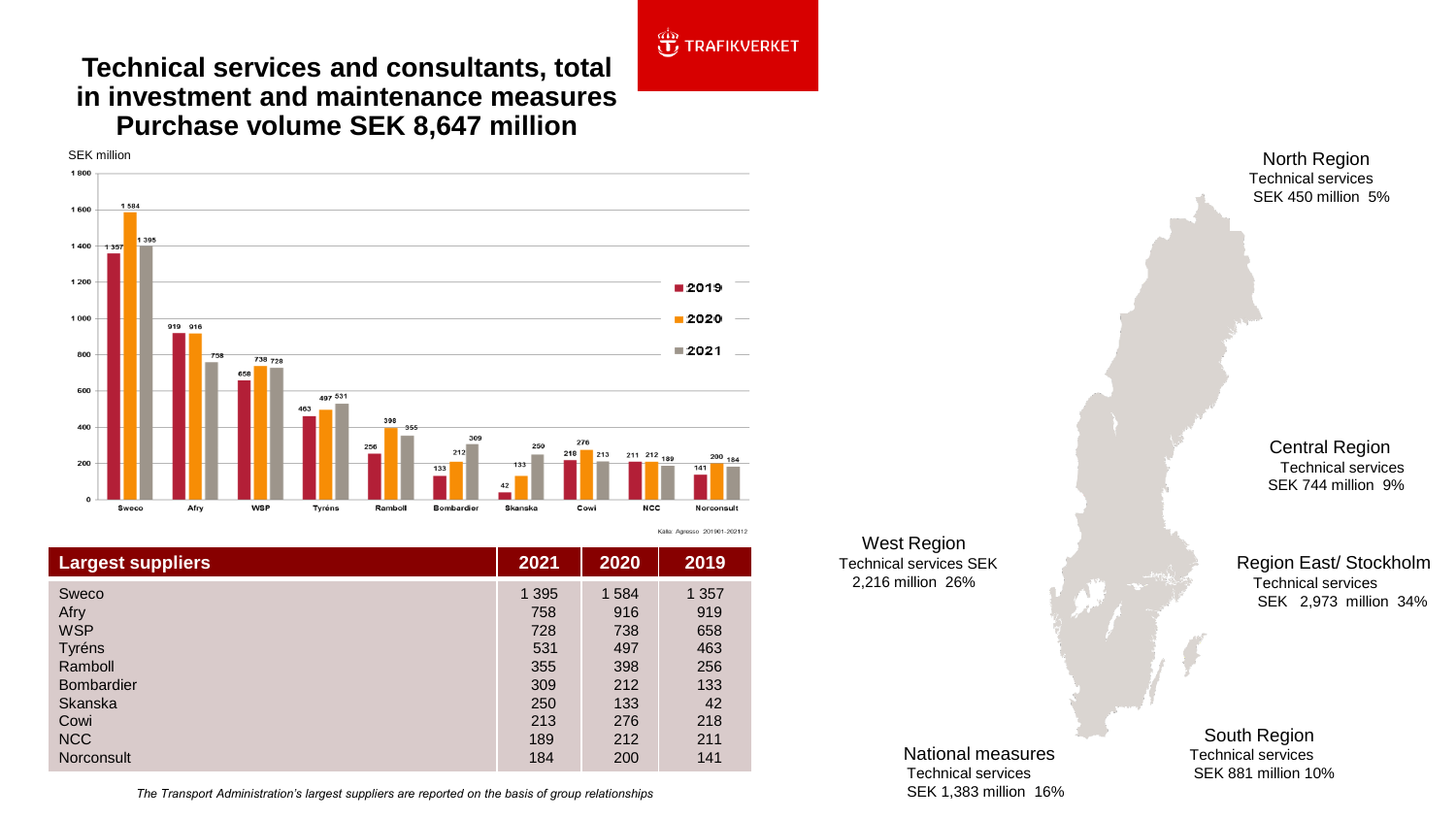**Technical services and consultants, roads in investment and maintenance measures Purchase volume SEK 3,217 million**



| <b>Largest suppliers</b> | 2021 | 2020 | 2019 |
|--------------------------|------|------|------|
| Sweco                    | 518  | 599  | 471  |
| Afry                     | 403  | 487  | 472  |
| <b>WSP</b>               | 313  | 417  | 359  |
| Tyréns                   | 256  | 290  | 303  |
| Ramboll                  | 160  | 156  | 155  |
| <b>Norconsult</b>        | 83   | 80   | 51   |
| Cowi                     | 70   | 63   | 47   |
| Peab                     | 40   | 79   | 49   |
| Academic Work            | 37   | 66   | 85   |
| Svevia                   | 36   | 69   | 33   |

The Transport Administration's largest suppliers are reported on the basis of group relationships<br>The Transport Administration's largest suppliers are reported on the basis of group relationships

**JE TRAFIKVERKET** 

Källa: Agresso 201801-202012

West Region Technical services SEK 740 million 23%

> National Technical services

Technical services SEK 266 million 8%

Central Region Technical services SEK 304 million 10%

Region East/ Stockholm Technical services SEK 1,297 million 40%

South Region Technical services SEK 315 million 10%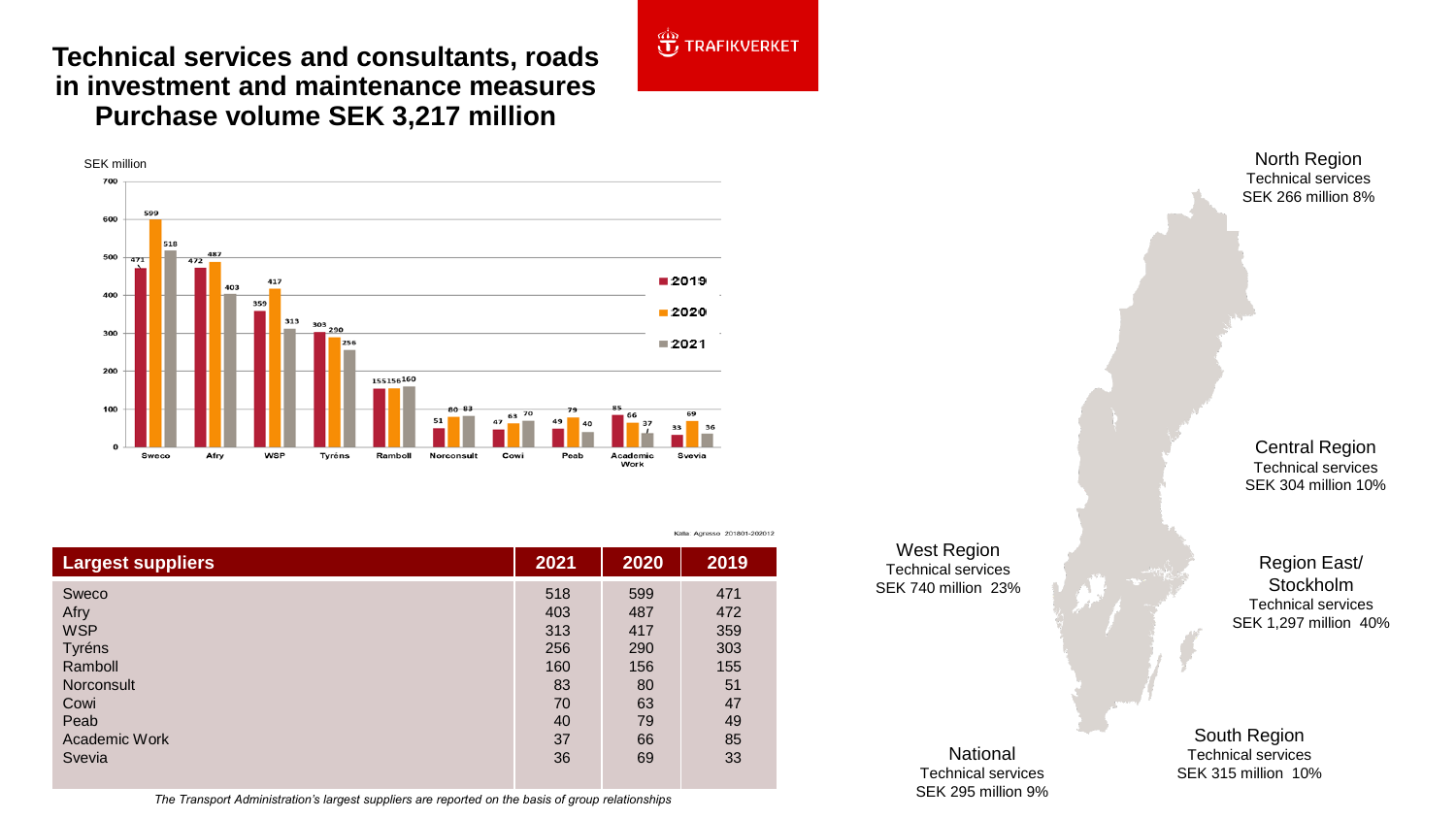**Technical services and consultants, railways in investment and maintenance measures Purchase volume SEK 5,371 million** 



| <b>Largest suppliers</b>         | 2021 | 2020 | 2019 |
|----------------------------------|------|------|------|
| Sweco                            | 876  | 986  | 886  |
| <b>WSP</b>                       | 410  | 322  | 298  |
| <b>Afry</b>                      | 355  | 429  | 446  |
| <b>Bombardier</b>                | 309  | 212  | 133  |
| <b>Tyréns</b>                    | 275  | 207  | 158  |
| Skanska                          | 247  | 133  | 36   |
| Ramboll                          | 194  | 242  | 126  |
| <b>NCC</b>                       | 161  | 141  | 162  |
| Cowi                             | 143  | 214  | 167  |
| NCC-W&F West Link Contractors HB | 142  | 104  | 141  |

West Region Technical services SEK 1,421 million 27%

**J** TRAFIKVERKET

Källa: Agresso 201901-202112

North Region Technical services SEK 184 million 3%

Central Region Technical services SEK 440 million 8%

Region East/ Stockholm Technical services SEK 1,675 million 31%

National measures Technical services SEK 1,085 million 20 %

South Region Technical services SEK 566 million 11%

*The Transport Administration's largest suppliers are reported on the basis of group relationships*